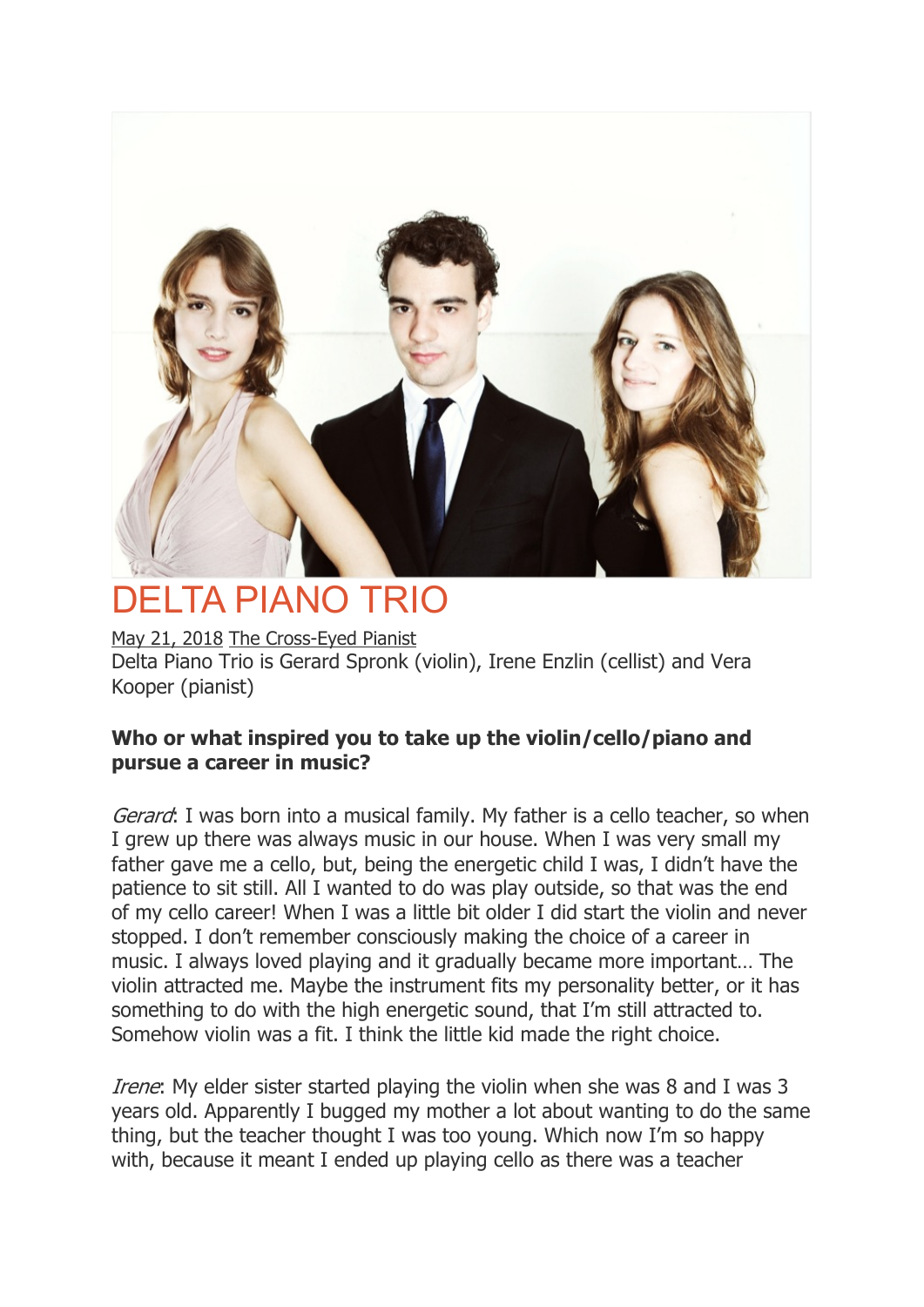specialized in teaching small children just around the corner from our house. And I just never stopped playing and learning. The same goes for trio. We came together by chance, as three Dutch musicians in Salzburg, and we just never stopped.

Vera: My first conscious musical memory is of a house concert of Romanian folk music that my mother took me to when I must have been about 5 years old. I was sitting on a pillow on the floor, right in front of the musicians and remember being completely mesmerized by the sounds and the energy of the music. My mother is music lover and amateur pianist. One day she was practicing "Asturias" by Albeniz, a fiery Spanish piece, in our living room and I remember wanting nothing more than to learn how to play that piece (and then play it as fast as possible)! She taught it to me by ear and soon after I started taking piano lessons. From that moment on I knew that this was what I wanted to do for the rest of my life.

## **Who or what have been the most important influences on your musical life and career?**

Gerard: Music was always very present in my family. When I hear certain pieces I remember when I first heard them on CD. My father is Dutch and my mother Swiss and when we drove to our family in Switzerland in the summer holidays we would always listen to Grumiaux and Haskil playing Mozart sonatas. When I hear these sonatas now it brings me back to these long car trips, listening and staring out of the window. I think inspiration and musical influence are everywhere; we react to the music we hear around us.

*Irene*: Meeting incredible musicians. One of my biggest inspirations is Clemens Hagen, who was my teacher for four years when I studied in Salzburg. Other examples would be our current teachers in Basel, Anton Kernjak, and Rainer Schmidt. These three are examples of such pure and honest musicians, where nothing but the music matters, and I respect them more than anything, both as musicians and people.

Vera: It's difficult for me to limit myself for this question. The list of composers, musicians, teachers, recordings and concerts is just too long. The best part is that the list is still growing every day.

## **What have been the greatest challenges of your career so far?**

Gerard: Life is full of challenges. I think there are generally a lot of misconceptions about classical musicians. People often ask "You have a concert today, so the rest of the day you must be free?" They don't realize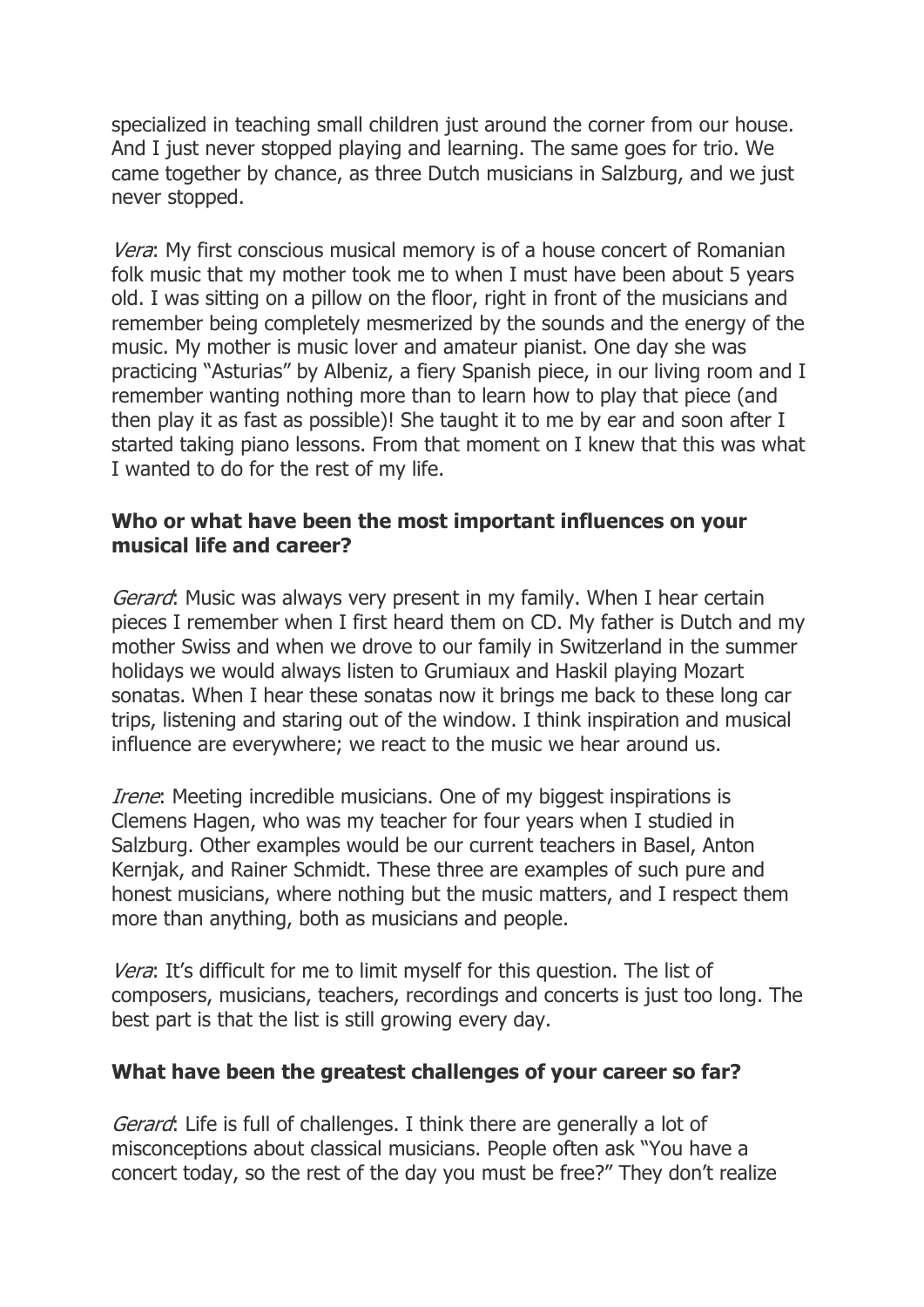that with every concert come hours and hours of practicing and rehearsing. Of course, as musicians we take the things that come with it. Playing an instrument until you reach a certain level of mastery requires a lot of practice. We all go through ups and downs and the hard work is not always fun. But in the end it's the music that wins. And when we are on stage we forget everything else.

Irene: The planning. Traveling is great fun, particularly if you're with friends who are practically like family, but organising yourself can be a nightmare. I am not naturally a very well-organised person, and still have to watch not to lose documents, miss trains, or get off at the wrong stop (and make the others get off too!) because I was reading a book or listening to something really good. Can't say it hasn't happened recently, but I'm really trying very hard to have it happen less.

Vera: My greatest Delta-challenge is finding Irene's passport, making sure she gets on the right train and wakes up for the right stop! My second greatest challenge is time-management. There is so much I want to do, try, learn, play, see, read and listen to and there are so few hours in a day! It's a constant struggle against time.

## **Which performance/recordings are you most proud of?**

Gerard: Performances are the most wonderful thing. It's quite a special thing in modern life that the audience and musicians get together in one hall and are quiet for 1,5 hours with only music that is. This experience can be profound. Not always, but it's always the musician's task is to find these moments. Our job is to become an instrument of music and allow these moments to happen. No room for being proud.

Irene: Performances can sometimes have something electric. Sometimes the atmosphere of the venue and the audience can give a mixture that can be so inspiring that you feel like you're on some sort of high, and it seems to just spiral off almost beyond your control. And on top of that, in chamber music, you always get this from each other as well, so the combination of all those factors can give something really special. If you look for a perfect concert, you will never find it. But the concerts where you felt like something really happened do leave a mark, though even within the trio we feel them differently. One of these concerts for me was at the Salzburg Chamber Music Festival, quite in the beginning of our time together as a trio. We shared the concert with the Borodin Quartet, and were playing Shostakovich's 2nd piano trio, a piece that has become very special to us. I still remember the feeling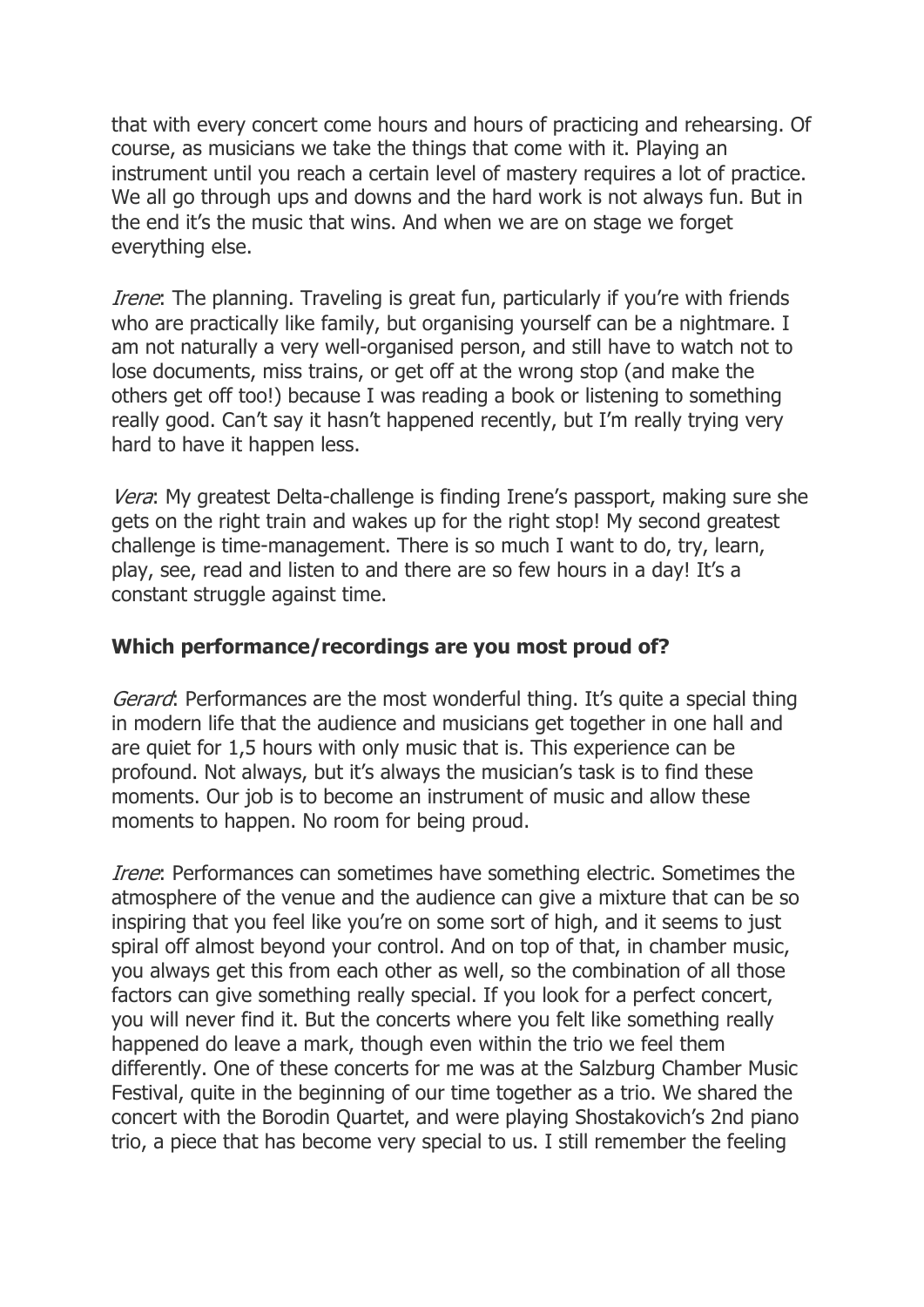when starting this usually awkward beginning of harmonics, which suddenly made sense that night.

Vera: What comes to my mind is our second CD, "The Mirror with Three Faces" with works by Lera Auerbach and Dmitri Shostakovich. This CD has been a very personal project for the three of us and we were involved in every aspect and step along the way. We made our own choices and took risks. I think we can be proud of that.

## **Which particular works do you think you play best?**

Gerard: I would like to continue my previous answer. Being an instrument to the music is the most important thing. So the pieces I play best are the pieces where those things can happen. It has to do with lots of circumstances. Pieces work differently for different audiences. A concert is always an interaction between musician and audience. It really depends on moment which piece will work best. The same goes for us as musicians. Sometimes for months on end Bach could fascinate me, but after a while it could become Brahms, Mozart or Beethoven. We never know in advance what piece works, but when it happens in a concert the audience and performer will know!

*Irene*: That's very hard to say. There are works I like working on more, because they speak to me. Shostakovich trio no.2 and Auerbach's trios definitely are amongst them. With some pieces you feel like you understand them intuitively, and only have to work on perfecting this understanding and how to communicate it to the audience. Other pieces require different sort of work.

Vera: Pieces I perform best are pieces whose musical language I intuitively understand. With language I mean style, but more importantly the emotional content. There are many pieces I love, but still haven't found the right way to perform. When I perform them it still feels like speaking a language with an accent. Getting rid of that accent requires a lot of work, time and patience.

## **How do you make your repertoire choices from season to season?**

Gerard: One of the nicest things of being a chamber music group is that we're free to programme whatever we like! We never have to programme pieces we don't love. The challenge is to find a programme that is interesting and that will work well in concert. Sometimes you'll end up choosing famous piano trio's and other times you find repertoire that is still unknown, but deserves to be much more famous. We try to combine those two categories. The most important thing is that we know what to say with the music.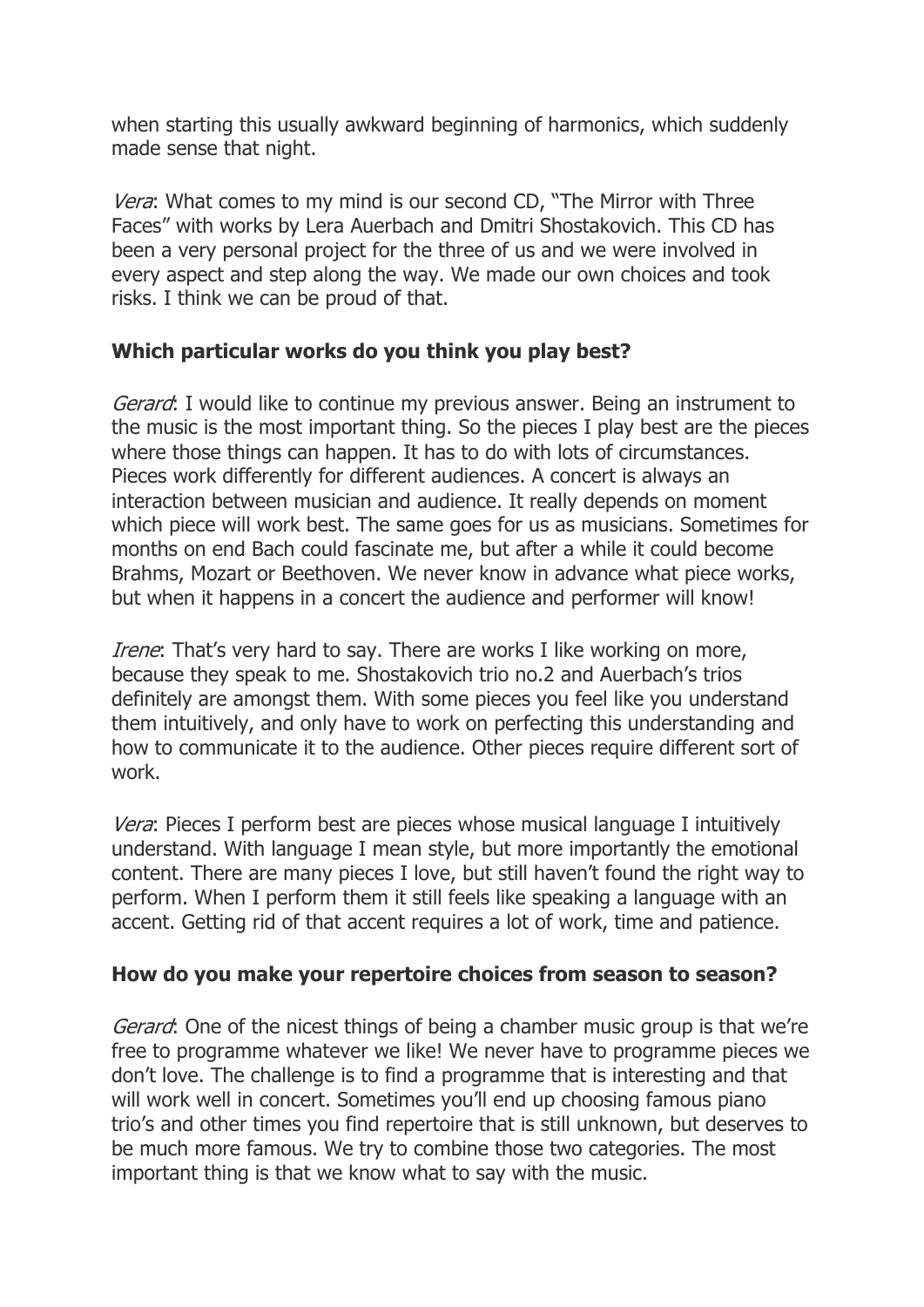Irene: We all have pieces we really want to play. In fact, we have enough of them for the next 10-20 years I'd say. But some people are more stubborn than others, and some pieces fit better with the ideas we have. We try to programme classics as well as actively search for new pieces to play, that are as powerful as the more famous repertoire. Lera Auerbach was one finding that I think has worked out very well. Whenever we play her pieces, people will come up after the concert and talk about that particular piece, which I think shows that we should never stop finding good new music to discover with the audience.

Vera: I agree with Irene, we have a list of repertoire wishes that could fill three lifetimes! But we try to be reasonable and find a good balance every season. During the months of the season you live with the pieces and build up a relationship with them. I'm always sad when at the end of a season we stop playing a certain piece for a while. It feels like saying goodbye to a friend!

## **Do you have a favourite concert venue to perform in and why?**

Gerard: It's always very hard to predict in advance what the atmosphere of a concert venue will be like. The best venues are those where there is a willing audience, allowing us to be inspired.

Irene: This is very cliché, but we once played at the Concertgebouw in Amsterdam, and maybe also because we are Dutch, but this almost felt like a homecoming, with a really great and enthusiastic audience. I usually also really like small venues with an intimate atmosphere and a regular audience of music lovers, with often very interesting stories to tell!

Vera: This may be a bit of patriotism, but if I had to choose one concert hall it would be the Concertgebouw in Amsterdam. Every time I go there, it feels special. Maybe my childhood memories of hearing so many great concerts there also play a part. Going to the Concertgebouw was always an event I would be looking forward to for months and this childish excitement still hits me every time I am there.

## **As a musician, what is your definition of success?**

Gerard: When after a concert at least the heart of one listener is touched.

Irene: If you feel like you have done all to give everything you could possibly give to everyone who wants to listen.

Vera: To have the freedom to explore.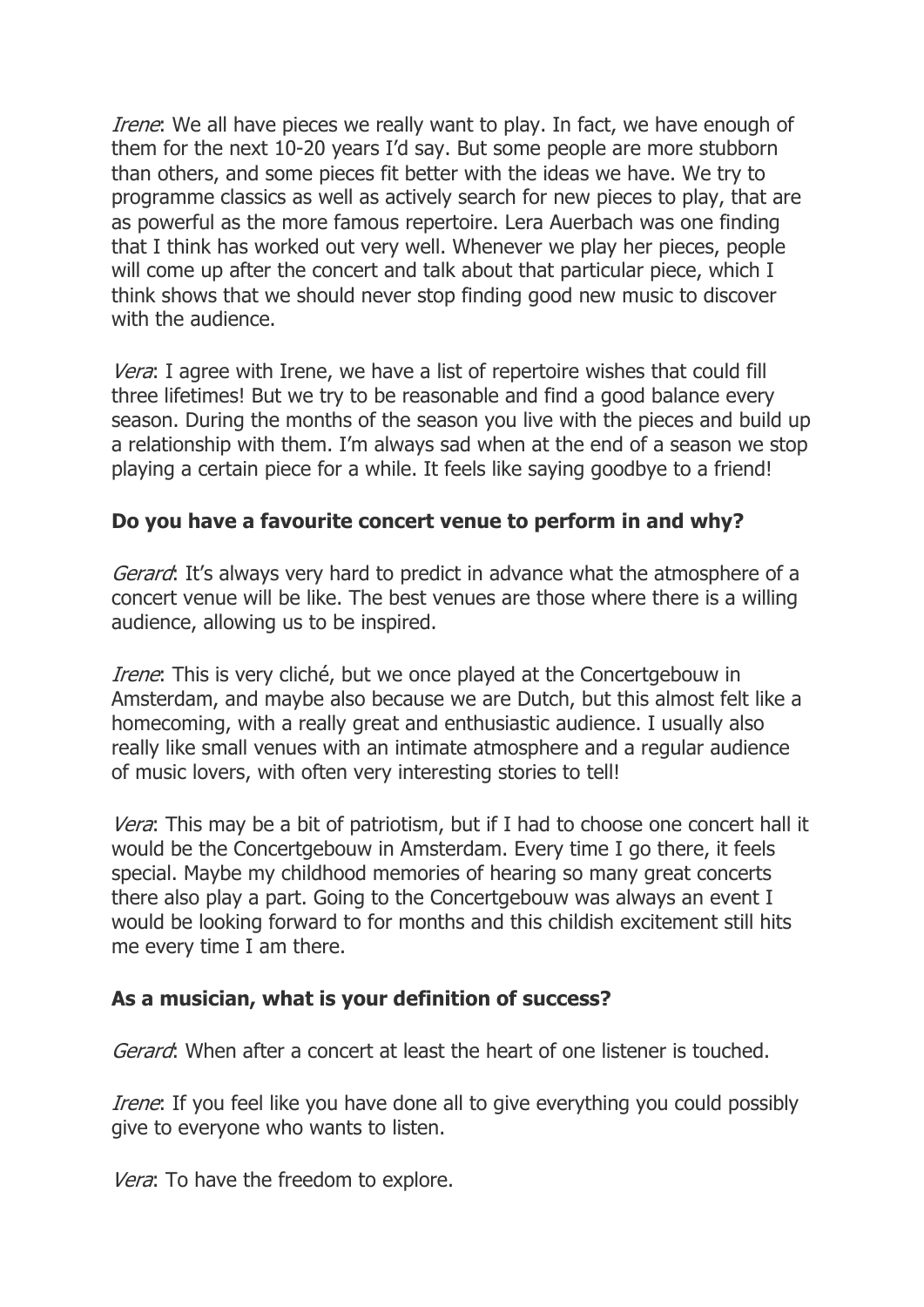## **What do you consider to be the most important ideas and concepts to impart to aspiring musicians?**

Gerard: Never become stagnant. Always keep learning. Music always has to be alive. As soon as we are contented with our performance, the music dies.

Irene: To learn to understand the language so you know how to communicate with endless possibilities.

Vera: Work hard and be curious.

## **What is your most treasured possession?**

Gerard: My time. And I seem to loose it again every day!

Irene: My books. The stories that are being told in them are a big part of life for me, and also of inspiration.

Vera: My ears and my hands. Although I am not sure if I possess them... Probably it's the other way around…

## **What is your idea of perfect happiness?**

Gerard: Choosing not to worry about anything.

Irene: Balance. I think finding the right balance within everything we do for work, and between work and personal life would mean perfect happiness. Neither one can go without the other.

Vera: Seeing a smile on the face of a person I love.

The Delta Piano Trio hails from The Netherlands but met in Austria, where they soon discovered a wonderful personal and music rapport; a unique and infectious friendship which is communicated in the joy and intimacy of their performances. The Delta Piano Trio has performed extensively in Europe, Russia, Israel, China, South Korea and the United States, including concerts at the Salzburg Chamber Music Festival, the New York Chamber Music Festival, and at the Concertgebouw in Amsterdam; the Trio has also won prizes at numerous international competitions.